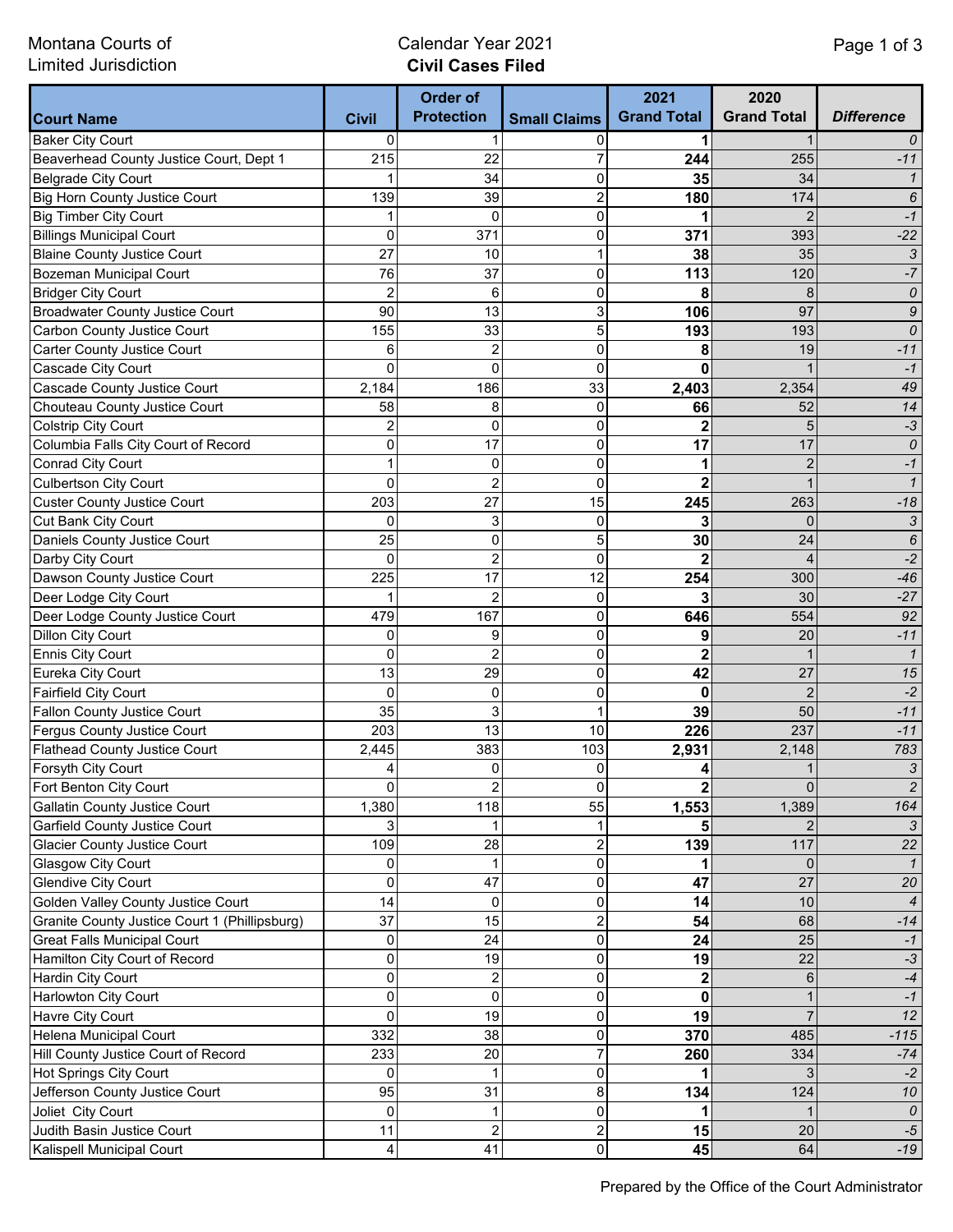Montana Courts of Limited Jurisdiction

## Calendar Year 2021 **Civil Cases Filed**

|                                                            |                                | <b>Order of</b>   |                     | 2021               | 2020               |                          |
|------------------------------------------------------------|--------------------------------|-------------------|---------------------|--------------------|--------------------|--------------------------|
| <b>Court Name</b>                                          | <b>Civil</b>                   | <b>Protection</b> | <b>Small Claims</b> | <b>Grand Total</b> | <b>Grand Total</b> | <b>Difference</b>        |
| Lake County Justice Court                                  | 450                            | 83                | 19                  | 552                | 505                | 47                       |
| Laurel City Court                                          | 0                              | 41                | $\Omega$            | 41                 | 32                 | 9                        |
| Lewis and Clark County Justice Court                       | 1,147                          | 132               | 57                  | 1,336              | 1,127              | 209                      |
| Lewistown City Court                                       | 4                              | 0                 | 0                   | 4                  | 0                  | $\overline{4}$           |
| Libby City Court                                           | 6                              | 6                 | 0                   | 12                 | 11                 | $\mathbf{1}$             |
| Liberty County Justice Court                               | 33                             | 12                | 5                   | 50                 | 27                 | 23                       |
| <b>Lincoln County Justice Court</b>                        | 403                            | 36                | $\mathbf{1}$        | 440                | 432                | $\boldsymbol{8}$         |
| Livingston City Court                                      | 0                              | 6                 | 0                   | 6                  | 16                 | $-10$                    |
| Madison County Justice Court                               | 73                             | 11                | 5                   | 89                 | 79                 | 10                       |
| Malta City Court                                           | 0                              | 0                 | 0                   | 0                  | 3                  | $-3$                     |
| <b>Manhattan City Court</b>                                | 1                              | 0                 | 0                   | 1                  | $\overline{0}$     | $\mathbf{1}$             |
| McCone County Justice Court                                | 23                             | 0                 | 0                   | 23                 | 19                 | $\overline{\mathcal{A}}$ |
| Meagher County Justice Court                               | 15                             | 6                 | $\overline{c}$      | 23                 | 30                 | $-7$                     |
| Miles City City Court                                      | $\mathbf 0$                    | 10                | 0                   | 10                 | $\overline{2}$     | $\boldsymbol{8}$         |
| Mineral County Justice Court                               | 59                             | 43                | 4                   | 106                | 86                 | 20                       |
| Missoula County Justice Court of Record                    | 2,327                          | 84                | 4                   | 2,415              | 2,227              | 188                      |
| Missoula Municipal Court                                   | 1                              | 200               | 0                   | 201                | 187                | 14                       |
| Musselshell County Justice Court                           | 74                             | 3                 | 5                   | 82                 | 107                | $-25$                    |
| Park County Justice Court                                  | 206                            | 16                | 4                   | 226                | 227                | $-1$                     |
| Petroleum County Justice Court                             | 5                              | 0                 | 1                   | 6                  | 3                  | $\sqrt{3}$               |
| Phillips County Justice Court                              | 46                             | 3                 | 0                   | 49                 | 65                 | $-16$                    |
| Plains City Court                                          | 1                              | 4                 | 0                   | 5                  | 12                 | $\textnormal{-}7$        |
| Polson City Court                                          | $\mathbf 0$                    | 1                 | 0                   | 1                  | $\overline{0}$     | $\mathbf{1}$             |
| Pondera County Justice Court                               | 78                             | 29                | 4                   | 111                | 98                 | 13                       |
| Powder River County Justice Court                          | 12                             | 5                 | 0                   | 17                 | 16                 | $\mathbf{1}$             |
| Powell County Justice Court                                | 76                             | 30                | 5                   | 111                | 151                | $-40$                    |
| Prairie County Justice Court                               | 18                             | 3                 | 1                   | 22                 | 21                 | $\mathcal{I}$            |
| Ravalli County Justice Court                               | 977                            | 100               | 13                  | 1,090              | 1,193              | $-103$                   |
| Red Lodge City Court of Record                             | 0                              | 9                 | 0                   | 9                  | 2                  | $\overline{7}$           |
| <b>Richland County Justice Court</b>                       | 246                            | 28                | 11                  | 285                | 500                | $-215$                   |
| Ronan City Court                                           | 1                              | 0                 | 0                   | 1                  | 0                  | $\mathcal{I}$            |
| Roosevelt County Justice Court 1                           | 38                             | 3                 | 0                   | 41                 | 59                 | $-18$                    |
| Roosevelt County Justice Court 2                           | 33                             | 9                 | 4                   | 46                 | 52                 | $\textnormal{-}6$        |
| Rosebud County Justice Court, Dept. 1                      | 76                             | 5                 | 2                   | 83                 | 68                 | 15                       |
| Roundup City Court                                         | 1                              | 3                 | 3                   | 7                  | $\mathbf{3}$       | $\overline{4}$           |
| Sanders County Justice Court                               | 193                            | 29                | 0                   | 222                | 199                | 23                       |
| Scobey City Court                                          | $\mathbf{1}$                   | 0                 | 0                   |                    |                    | 0                        |
| Shelby City Court                                          | $\mathbf{0}$                   | 0                 | 0                   | 0                  | $\overline{2}$     | $-2$                     |
| Sheridan County Justice Court                              | 38                             | 15                | 9                   | 62                 | 57                 | $\sqrt{5}$               |
| Sidney City Court                                          | 3                              | 0                 | 0                   | 3                  | 3                  | 0                        |
| Silver Bow County Justice Court Dept. 1                    | 421                            | 183               | 5                   | 609                | 681                | $-72$                    |
| Silver Bow County Justice Court Dept. 2                    | 454                            | 187               | 6                   | 647                | 663                | $-16$                    |
| Stevensville City Court                                    | $\Omega$                       | 0                 | 0                   | 0                  | 11                 | $-11$                    |
| <b>Stillwater County Justice Court</b>                     | 150                            | 30                | 1                   | 181                | 181                | 0                        |
| Sweet Grass County Justice Court                           | 39                             | 15                | 6                   | 60                 | 56                 | $\boldsymbol{4}$         |
| <b>Teton County Justice Court</b>                          | 69                             | $\overline{c}$    | 4                   |                    | 71                 | $\boldsymbol{4}$         |
|                                                            | 0                              | 7                 | 0                   | 75<br>7            | 3                  |                          |
| Thompson Falls City Court                                  | 112                            | 16                |                     |                    | 94                 | $\boldsymbol{4}$<br>35   |
| Toole County Justice Court                                 | 3                              |                   |                     | 129                |                    |                          |
| Townsend City Court                                        |                                | 0                 | 0                   | 3                  |                    | $\overline{c}$           |
| Treasure County Justice Court                              | 10                             | 0                 | 0                   | 10                 | 11                 | $-1$                     |
| Troy City Court                                            | $\overline{\mathbf{4}}$<br>147 | 8                 | 0<br>6              | 12<br>157          | 6<br>115           | $6\overline{6}$<br>42    |
| Valley County Justice Court<br>West Yellowstone City Court | 0                              | 4<br>2            | 0                   |                    | 4                  | $-2$                     |
| <b>Wheatland County Justice Court</b>                      | 33                             | $\overline{6}$    | 5                   | 44                 | 50                 | $\textnormal{-}6$        |
|                                                            |                                |                   |                     |                    |                    |                          |